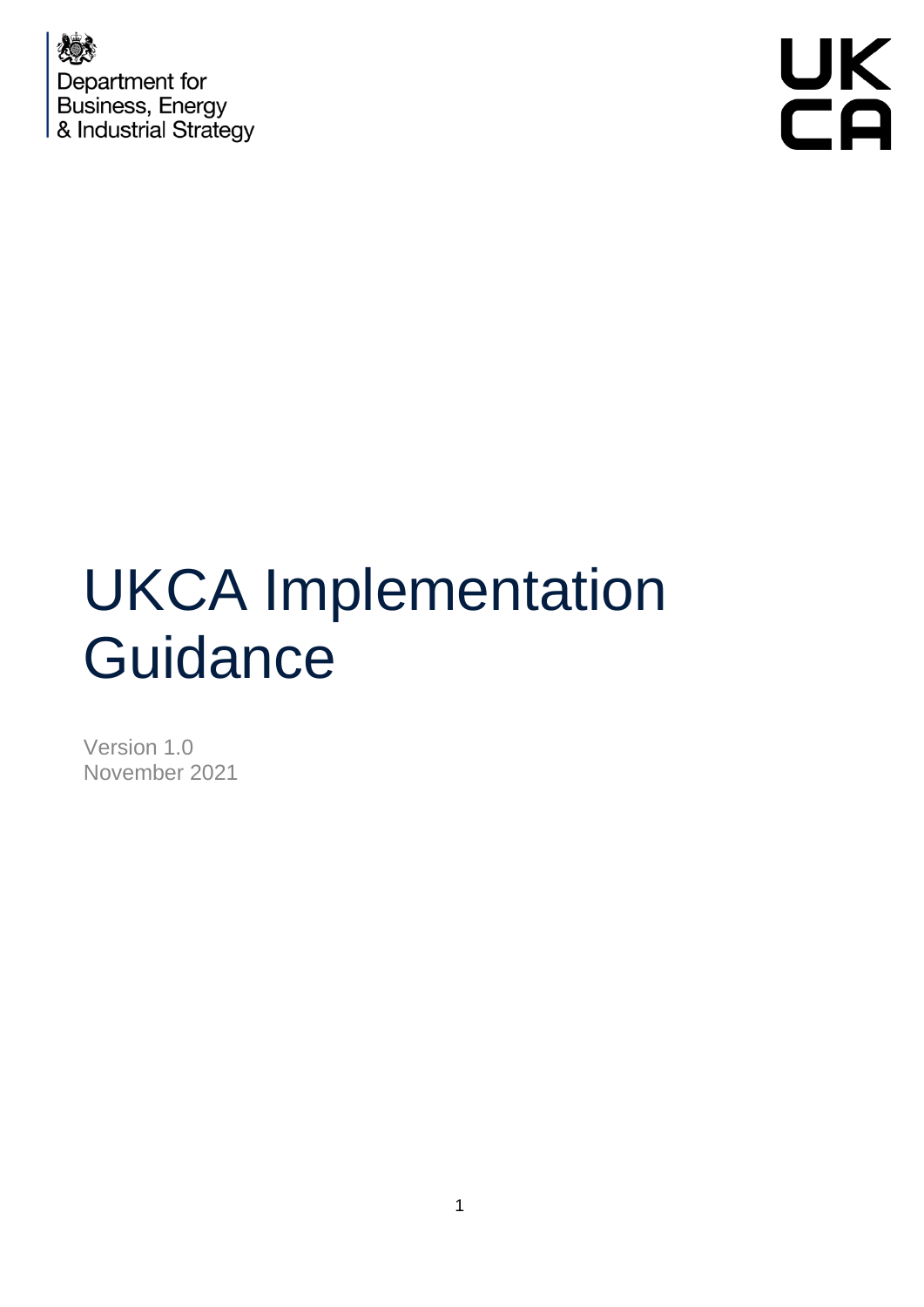

UK<br>CA

## **Overview**

This guidance provides information on the following topics:

- Placing goods on the market in Great Britain (page 3)
- Circulation of goods on the market (page 5)
- UKCA labelling easement (page 6)
- Components (page 7)
- Prototypes and testing (page 9)
- Leasing and hiring (page 10)
- Economic operator responsibilities (page 11)

This guidance is intended to apply to goods which require UKCA marking. However, you should also check the individual regulations applicable to your goods, as the definitions and requirements for 'economic operators' (i.e. manufacturers, importers, distributors, and authorised representatives) and conformity assessment procedures may differ. You should note that this guidance represents BEIS's interpretation of the legislative framework and does not have legal force.

The examples provided throughout this guidance are indicative. They do not apply to all products but are provided to help you interpret the individual regulations.

This guidance update does not apply to Northern Ireland and there are special rules for Qualifying Northern Ireland Goods.

This guidance will be regularly updated, and we will provide further guidance on spare parts shortly.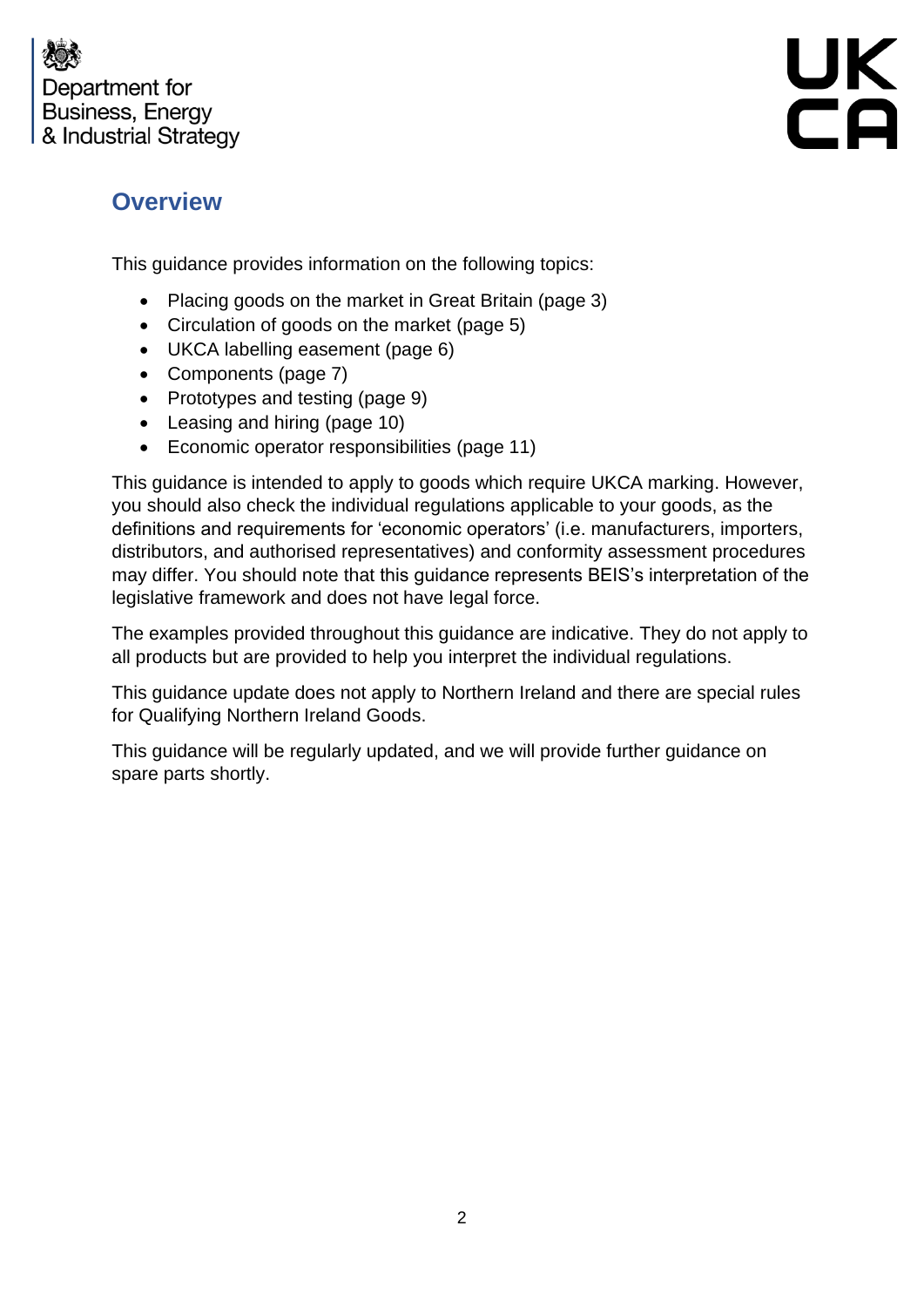

# **Placing goods on the market in Great Britain (GB)**

- 1. A good must be compliant with all applicable product legislation before it is placed on the GB market i.e. before it is made available on the GB market for the first time.
- 2. An individual, fully manufactured good is placed on the market when it is first made available for distribution, consumption or use on the GB market (England, Scotland, and Wales) in the course of a commercial activity, whether in return for payment or free of charge. This requires an offer or agreement for the transfer of ownership, possession, or any other property right of an individual good, after the stage of manufacture is complete.
- 3. This does not require the physical transfer of the good.
- 4. Proof of placing on the market can be through any document ordinarily used in business transactions. For example, a contract of sale or an invoice.
- 5. Under the legislation, manufacturers and importers are the only 'economic operators' who place goods on the market. When a manufacturer or an importer supplies a good to a distributor or end user in GB for the first time, the good is considered to be 'placed on the market'. Any subsequent operation, for example, supply from distributor to distributor, or from a distributor to an end-user, is defined as 'making available'.
- 6. When a good is subsequently 'made available', it must comply with the legal requirements that were in place at the time of its placing on the market.
- 7. Some legislation refers to the term 'putting into service'; which takes place the first time a good is used in GB by the end user for its intended purpose. If legislation uses both terms, i.e. 'placing on the market' and 'putting into service', then the UKCA marking requirements must be met before the first of these two happens.
- 8. If a good is put into service after it has been placed on the market, the person putting it into service may have to make sure the good continues to meet the requirements that were in place when it was first placed on the market. You should check the individual regulations to understand your obligations.

## **Examples**

#### Goods manufactured in GB

9. If a GB based toy manufacturer contracts to supply individually identifiable (e.g. with individual type, batch, or serial numbers) and fully manufactured toys to a shop in GB before 31 December 2022, this agreement will constitute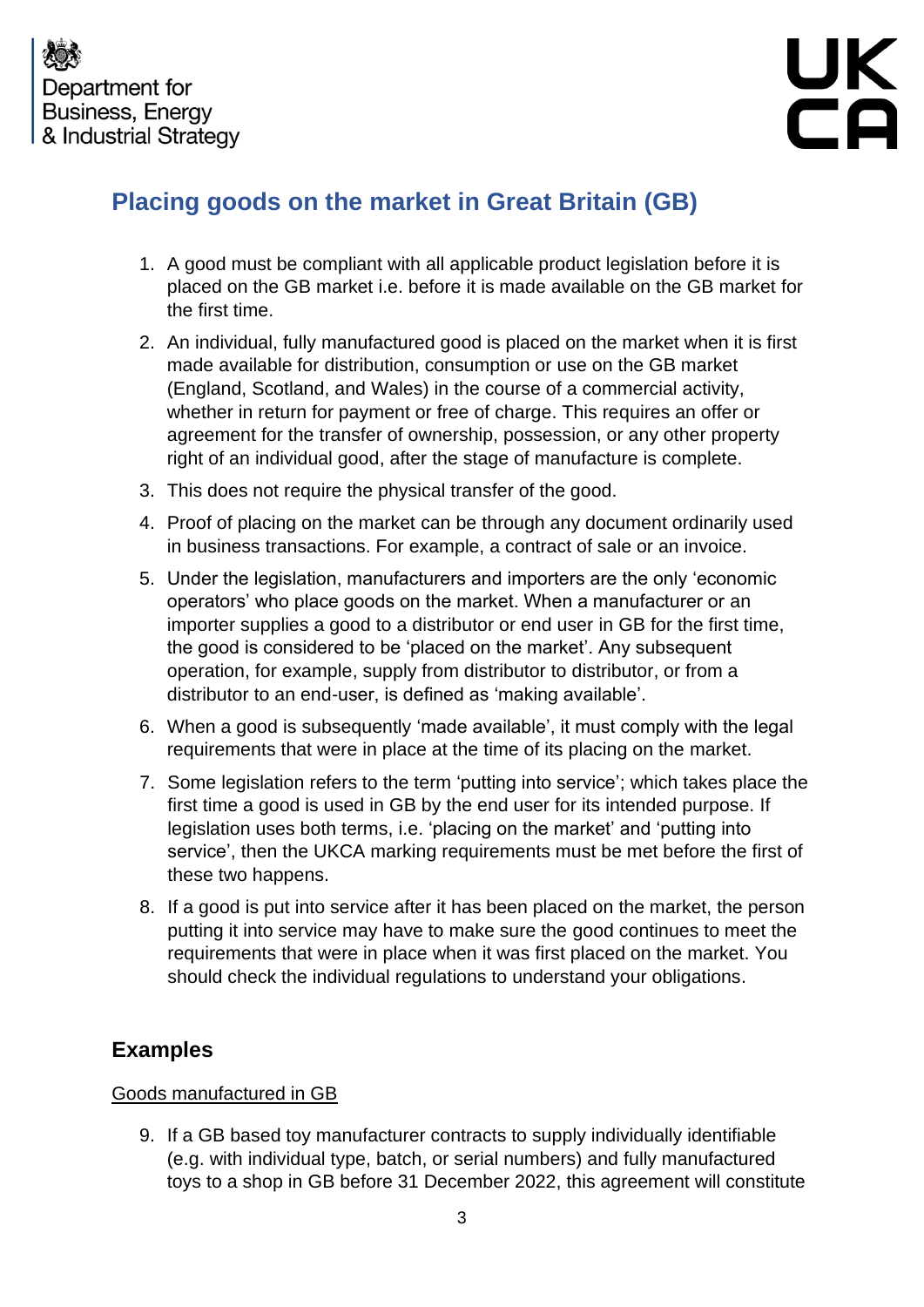



placing on the GB market, even if the toys are physically delivered after 31 December 2022.

- 10. If a GB based vehicle manufacturer contracts to import components<sup>1</sup> for assembly into a vehicle in order to export the finished vehicle outside of the GB market, the components and the finished vehicle are not considered to be placed on the GB market.
- 11.If a GB manufacturer designs or manufactures machinery for their own use, the requirements, including affixing the UKCA marking, must be met before that manufacturer uses the machinery for the first time in GB. For other goods, the marking requirements in this context may differ depending on the legislation. Therefore, you should check the relevant conformity assessment procedures for your goods.

#### Goods manufactured outside of GB

- 12.If an overseas electronics manufacturer contracts to sell individually identifiable and fully manufactured goods to an end user (e.g. a consumer), this will constitute placing on the market.
- 13.If an electronics manufacturer contracts to transfer or sell individually identifiable and fully manufactured goods to an importer, these will be considered placed on the market when they are first made available on the GB market. Both the manufacturer and the importer have obligations under the regulations which must be adhered to in this situation i.e. the manufacturer must complete the conformity assessment procedure (and affix the UKCA marking) and the importer must check that the goods are compliant before placing them on the market.
- 14.In essence, importers will need to ensure goods they are placing on the GB market after 31 December 2022 are lawfully UKCA marked.
- 15.In the context of a transfer of ownership or possession (or other property right of the fully manufactured good) between a manufacturer outside the UK and their UK subsidiary (if they are both separate legal entities), the UK subsidiary will need to ensure all requirements are met when making the good available on the GB market for the first time. If the UK subsidiary is the end user of the good (in GB), rather than the importer, the transaction between the manufacturer and the subsidiary will be considered 'placing on the market'. If putting goods into service, the subsidiary may need to check that the goods meet the requirements before doing so.

<sup>&</sup>lt;sup>1</sup> Note, this refers to components covered by UKCA regulations, not Vehicle Type Approval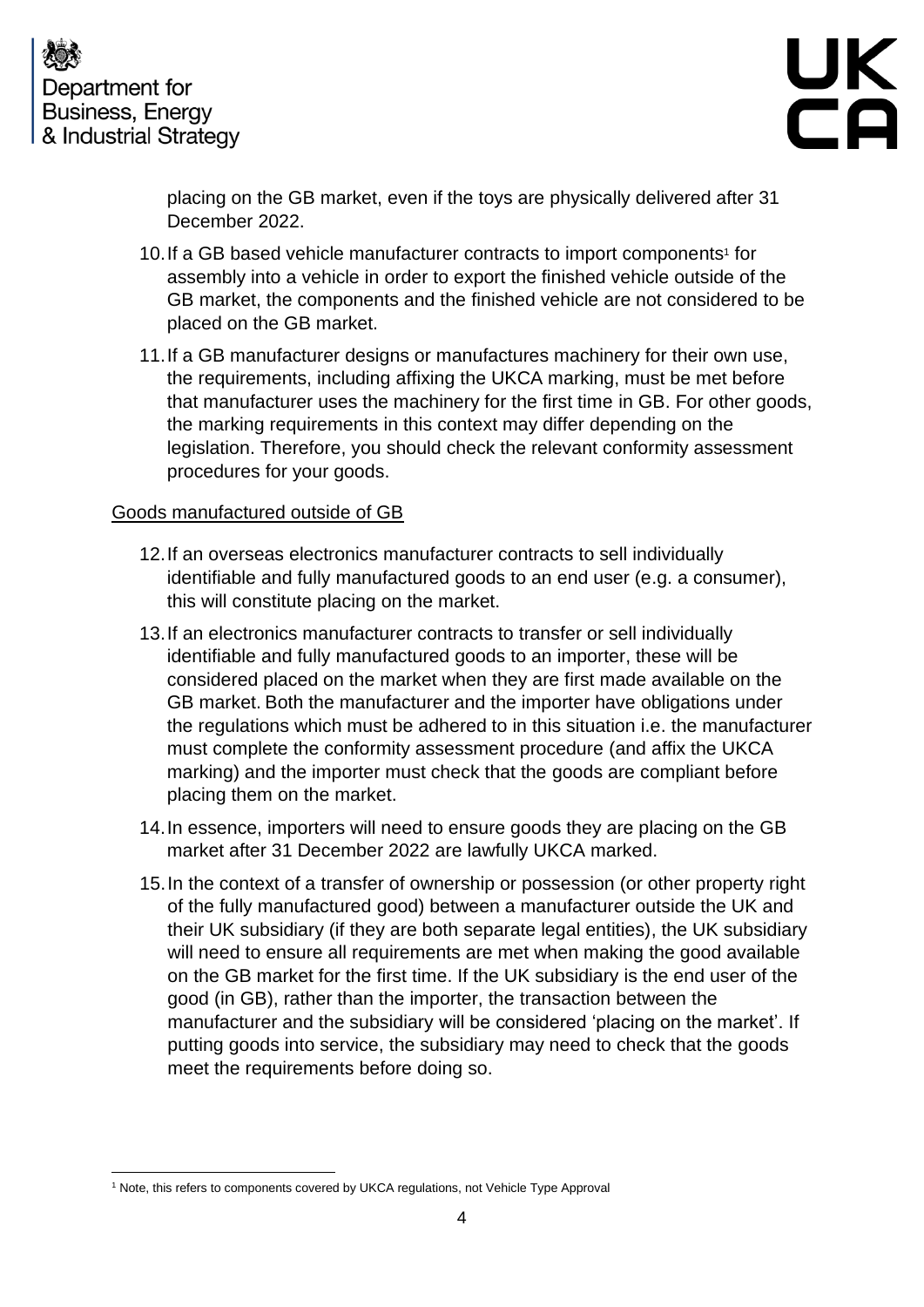



## **Circulation of goods on the market**

- 16.The government will introduce legislation to allow goods which meet EU requirements (including having the CE marking affixed) to be placed on the GB market until 31 December 2022. Once on the GB market, these goods can continue to circulate on the GB market even if they are second hand<sup>2</sup>. However, if they have been substantially modified, there may be a need for remarking.
- 17.Additionally, under the terms of the UK-EU Withdrawal Agreement, any goods that were lawfully placed on either the EU or UK markets on or before 31 December 2020, can continue to circulate between both markets until they reach their end user. Once they reach their end user, this provision no longer applies.
- 18.This means that if the good was originally placed on the UK market, the end user cannot sell the good on the EU market without ensuring the good conforms to current EU requirements. If, however, the good<sup>3</sup> is still with a UK distributor, that UK distributor can make that good available on the EU market after 31 December 2020.
- 19.If a second hand good was lawfully placed on the EU market on or before 31 December 2020, it can be made available on the GB market without the need for UKCA marking as long as it hasn't reached its end user. However, unless that is the case, second-hand goods which have been imported and placed on the GB market for the first time after 31 December 2022 will need to be UKCA marked.

## **Examples**

- 20.A laptop placed on the EU market on or after 1 January 2021 will need to meet UKCA rules before being placed on the GB market for the first time after 31 December 2022.
- 21.A laptop placed on the GB market before 31 December 2022, lawfully bearing the CE marking, can be made available second hand on the GB market after 31 December 2022 without requiring the UKCA marking.

<sup>&</sup>lt;sup>2</sup> Provided they continue to meet the legal requirements in place when they were placed on the market

<sup>3</sup> Provided it was lawfully placed on the UK market on or before 31 December 2020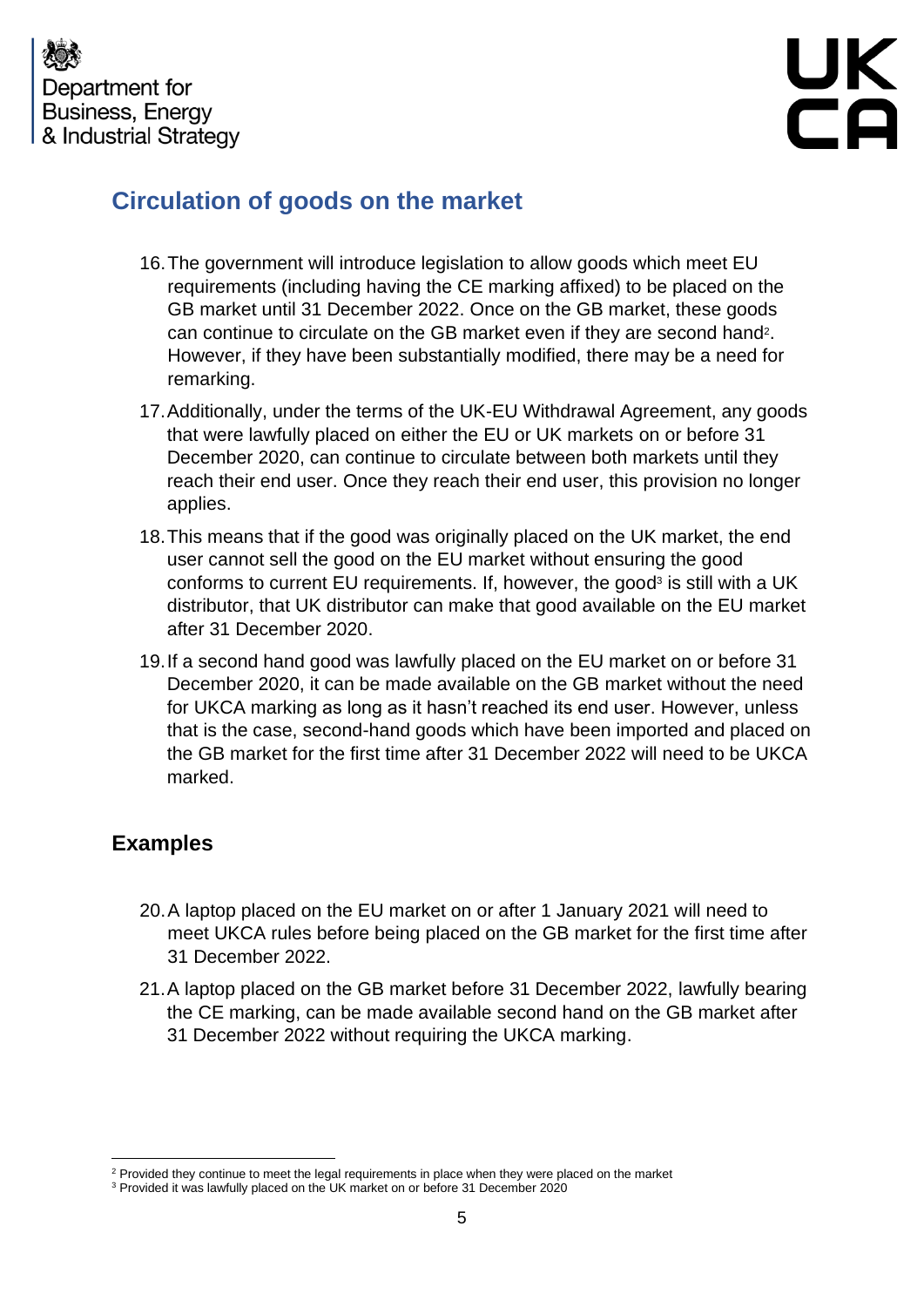



## **UKCA labelling easement**

- 22.For most goods which require UKCA marking, where the requirements of the legislation are met, the marking can be placed on a label affixed to the good or on a document accompanying the good until 31 December 2023 (subject to pending legislation). This label or accompanying document must stay with the individual good until it reaches its end user.
- 23.We are not overly prescriptive about what constitutes an accompanying document. In terms of whether and how long an accompanying document needs to be retained, this will depend on the circumstances. For example, if a good is transferred in the course of a commercial activity (in a business-tobusiness or business-to-consumer transaction), the business supplying the good will be subject to distributor responsibilities and obliged to verify that the good is accompanied by the UKCA marking.
- 24.The accompanying document must reach its end user to indicate that the good is compliant. However, it is not expected that each individual good will need an accompanying document if moving through the supply chain as a batch e.g. if 1,000 units are moving from distributor A to distributor B, one accompanying document should be sufficient, if the information that must accompany the UKCA marking applies to all the units.
- 25.However, if distributor B were to then break the units up and supply them to separate distributors C, D, and E, each broken up unit would need to be accompanied by a document (and so forth as the units move through the supply chain towards the end user).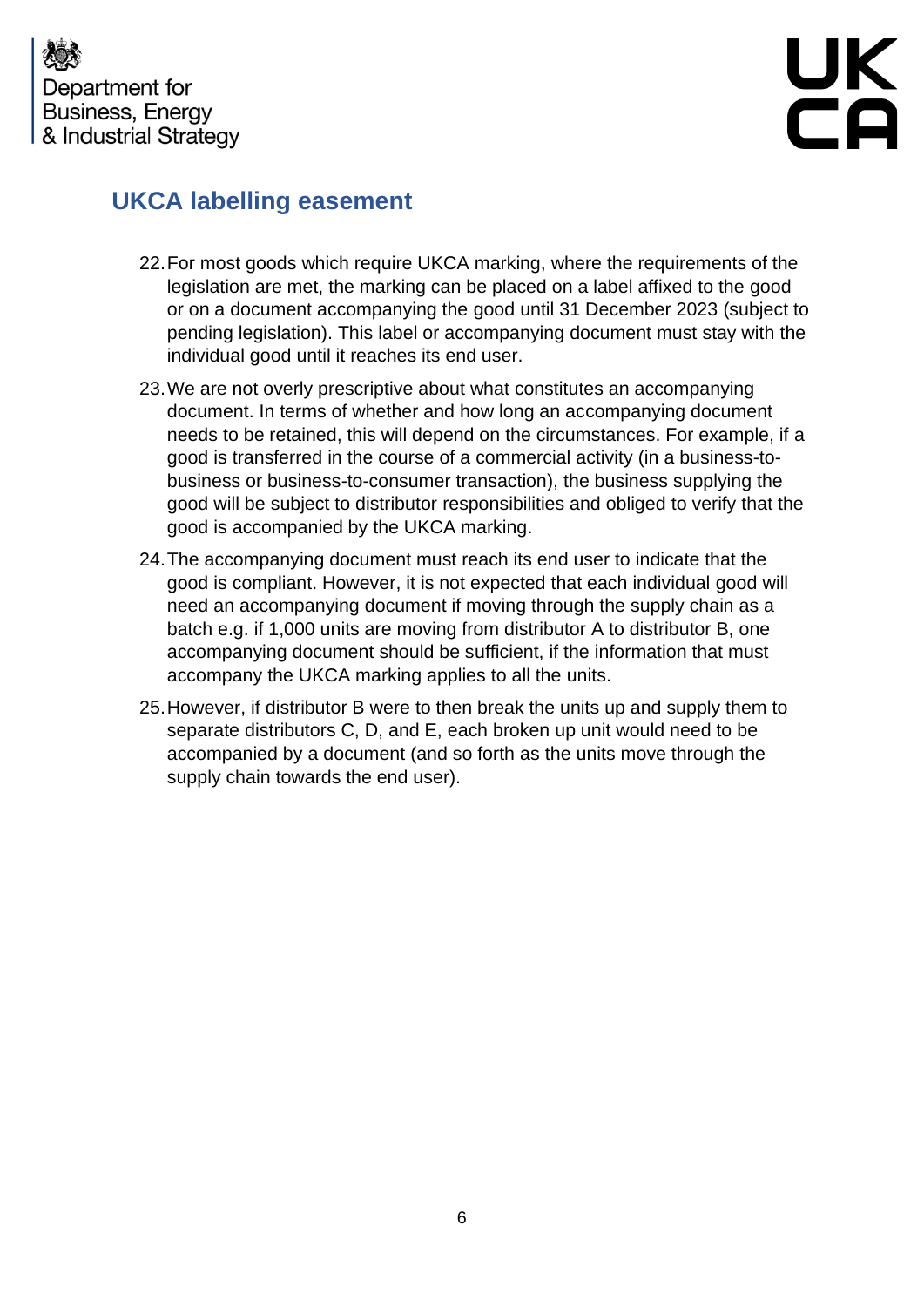

# **Components**

- 26.A good must be compliant with all applicable legislation when placed on the GB market. This may include a requirement for components to be individually conformity assessed and marked. However, for many goods, a single marking covering the overall good is sufficient. Ultimately, it is the responsibility of the manufacturer to check the conformity assessment requirements for their goods and the components within them.
- 27.If a GB importer brings in components for assembly into a final good, which is then marketed under their own name or trademark, the GB importer assumes the responsibilities of a manufacturer and must ensure UKCA compliance before making the completed good available on the GB market.
- 28.Manufacturers should check whether components require individual marking under the legislation and factor this into their plans for goods being placed on the GB market after 31 December 2022.
- 29.An imported good, inclusive of components, needs to be compliant with UKCA requirements before it is placed on the market, if it is placed on the market after 31 December 2022.
- 30.Where an assembly or installation which met EU requirements (including CE marking) and was placed on the GB market on or before 31 December 2022 is subsequently stripped down for its components to be sold separately, the business selling the components must ensure that they continue to meet the requirements that were in place when the components were first placed on the market<sup>4</sup>. If the components required CE marking, then the person selling the components must check they are CE marked. They must also check they are properly labelled and accompanied by the required documents.
- 31.If the person selling the components has reason to believe they do not meet the requirements (including any essential safety requirements), they must not make them available.

## **Examples**

32.A radio fitted in a vehicle would require the UKCA marking if the vehicle (inclusive of the radio) is placed on the GB market after 31 December 2022.

<sup>4</sup> Meaning, when the assembly or installation they were in was placed on the market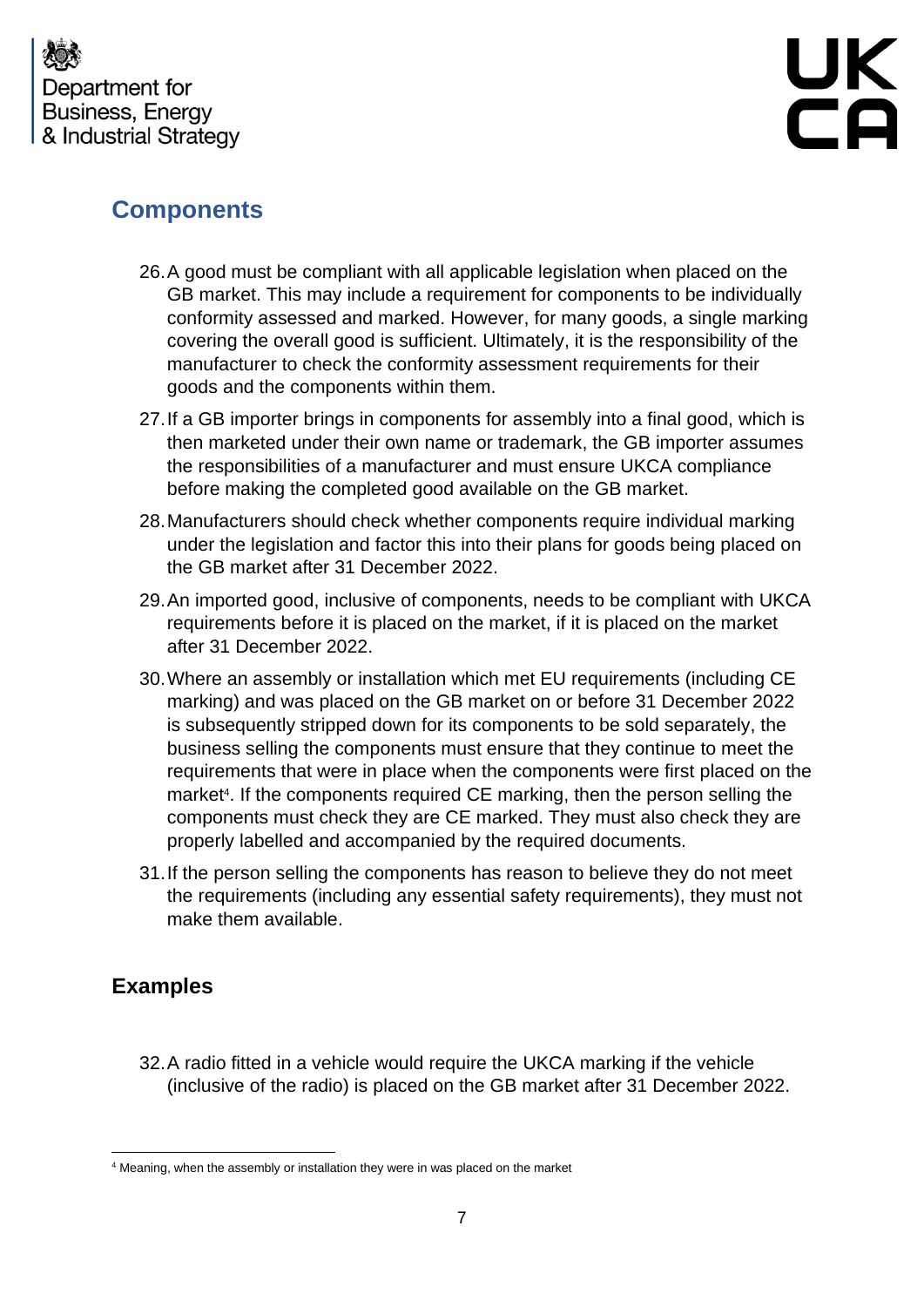



- 33.A radio imported for assembly into a vehicle, will need to bear the UKCA marking if the vehicle (and therefore the radio) is placed on the GB market after 31 December 2022.
- 34.For machinery, there are specific provisions on 'partly completed machinery'. Partly completed machinery does not need to be UKCA marked if it is only covered by the Supply of Machinery (Safety) Regulations 2008 (but it must comply with other requirements under this legislation). It is the completed machinery itself that will need to be UKCA marked when placed on the market or put into service.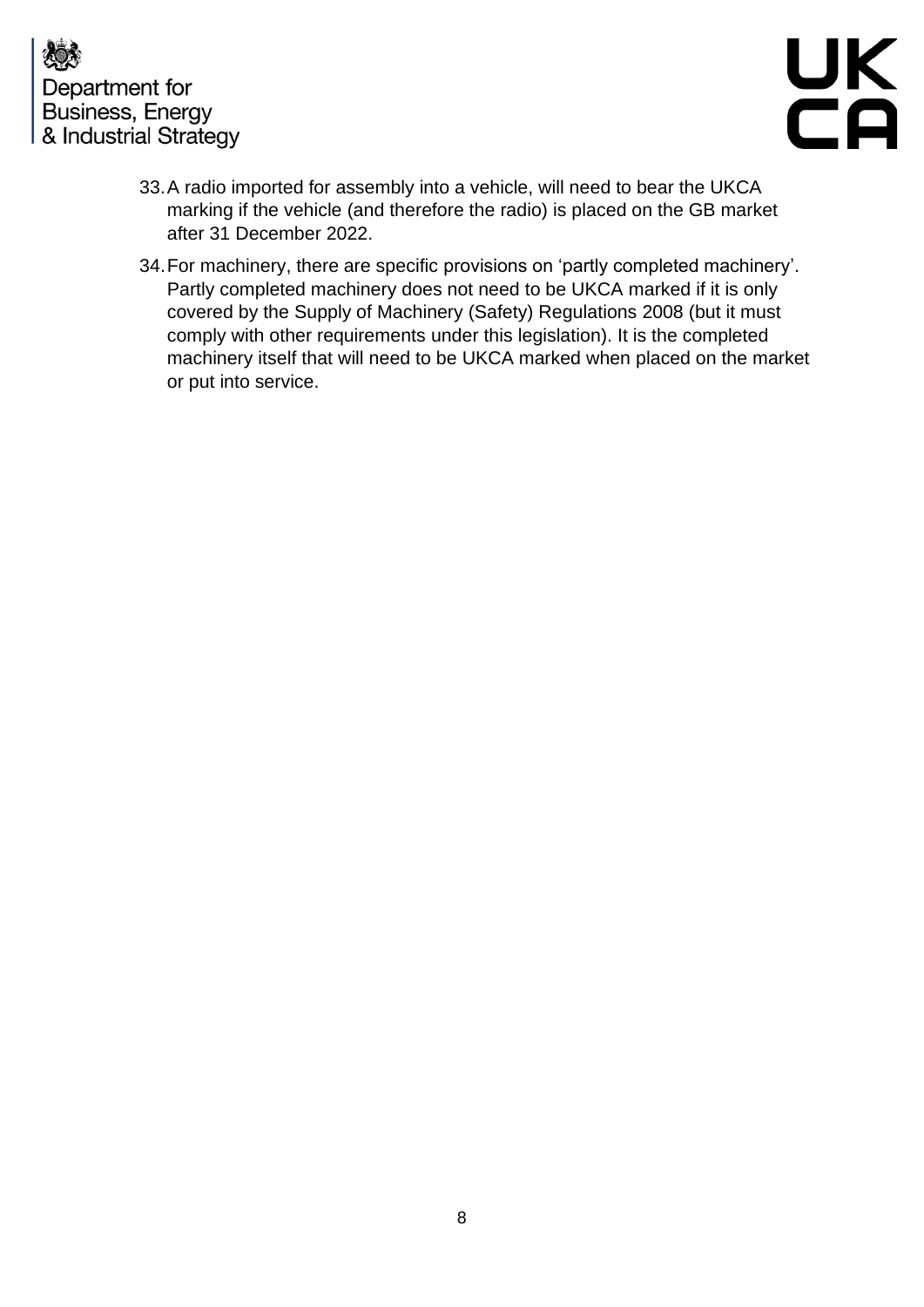



# **Prototypes and testing**

- 35.Prototypes which are not yet made available for distribution, consumption or use on the GB market do not require UKCA marking. However, the prototype must only be displayed or operated under controlled conditions at trade fairs, exhibitions, or demonstrations in GB. This means they need to be operated by experts, there must be restricted public contact with the good, the good must not interact inappropriately with other neighbouring goods, and it must be clearly indicated that goods do not meet the GB requirements and are not for supply.
- 36.Goods undergoing testing or validating pre-production of units do not require UKCA marking, as they are still considered to be in the stage of manufacture and therefore have not been placed on the GB market.
- 37.However, fully manufactured goods intended for consumer testing need to meet the UK requirements as they apply in GB, including being UKCA marked if this takes place after 31 December 2022.

## **Examples**

- 38.A prototype mobile phone that is operated under controlled conditions and for demonstration only would not require UKCA marking even if this took place after 31 December 2022.
- 39.A prototype mobile phone supplied to a small group of GB consumers to test its functionality would require UKCA marking if this took place after 31 December 2022.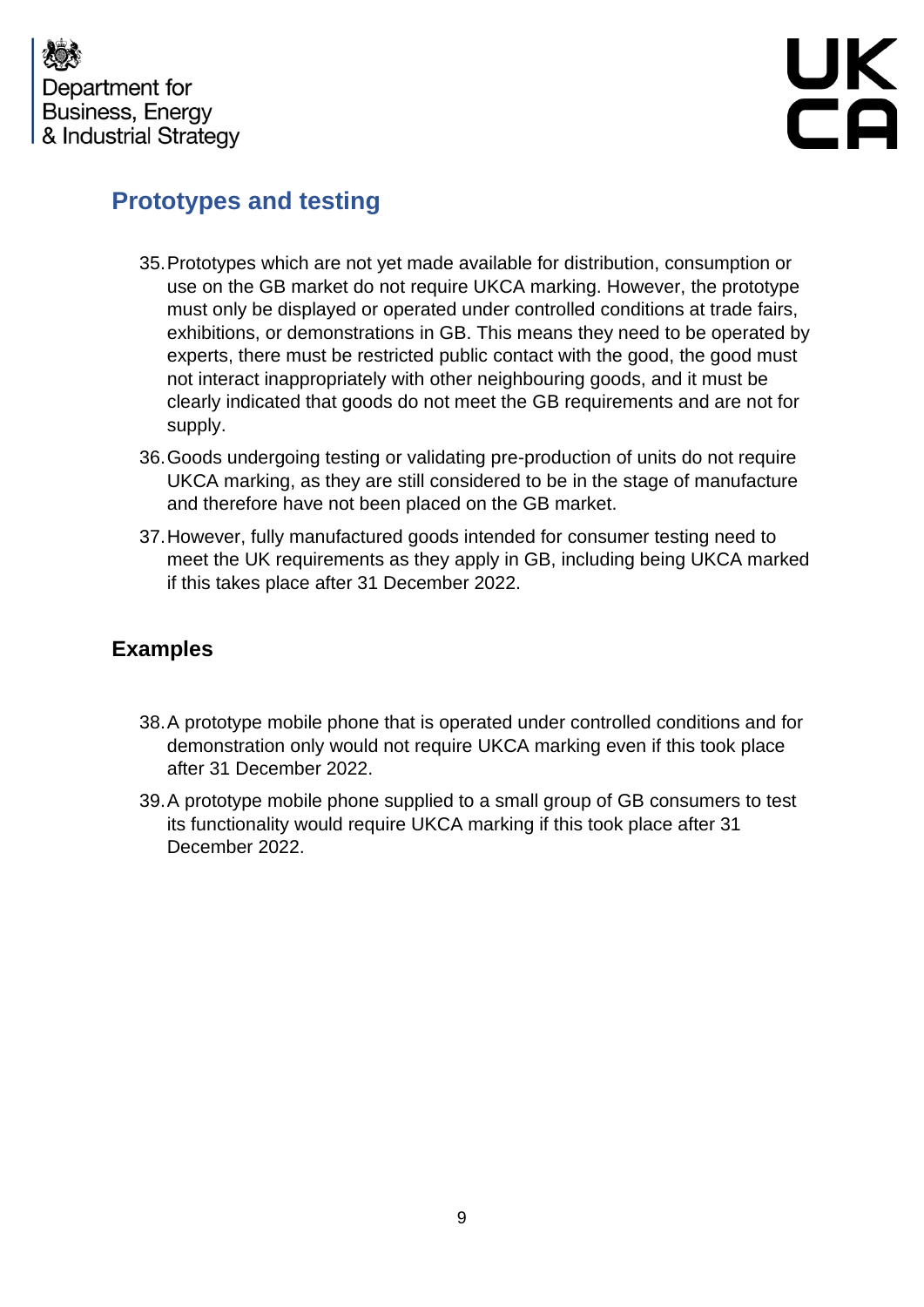

# **Leasing and hiring**

- 40.Goods which are loaned, hired, or leased will require UKCA marking if they are being placed on the GB market i.e. made available on the GB market, for the first time after 31 December 2022.
- 41.The loan, hire, or leasing of a good supposes a transfer of possession or property rights concerning the good after the stage of manufacture is complete.
- 42.However, repeated leasing and hiring of the same good (i.e. not just an identical good), which has been placed on the GB market before 31 December 2022, will not require re-marking if loaned, leased, or hired after this date. The repeated leasing and hiring of a good is defined as further 'making available' and therefore does not require re-marking. However, before every leasing, the person leasing the good will need to check that the requirements are still met.
- 43.The date a good is placed on the market can be demonstrated by any document ordinarily used in business transactions, for example a contract of sale or invoice which details the serial number of the good.

## **Example**

44.A piece of equipment originating from the EU or another country outside the UK, that is hired by a GB customer before 31 December 2022 (bearing the CE marking), can be shipped back to the supplier and rehired later without the equipment needing to bear the UKCA marking, provided that it is the same piece of equipment being hired again and the requirements are still met.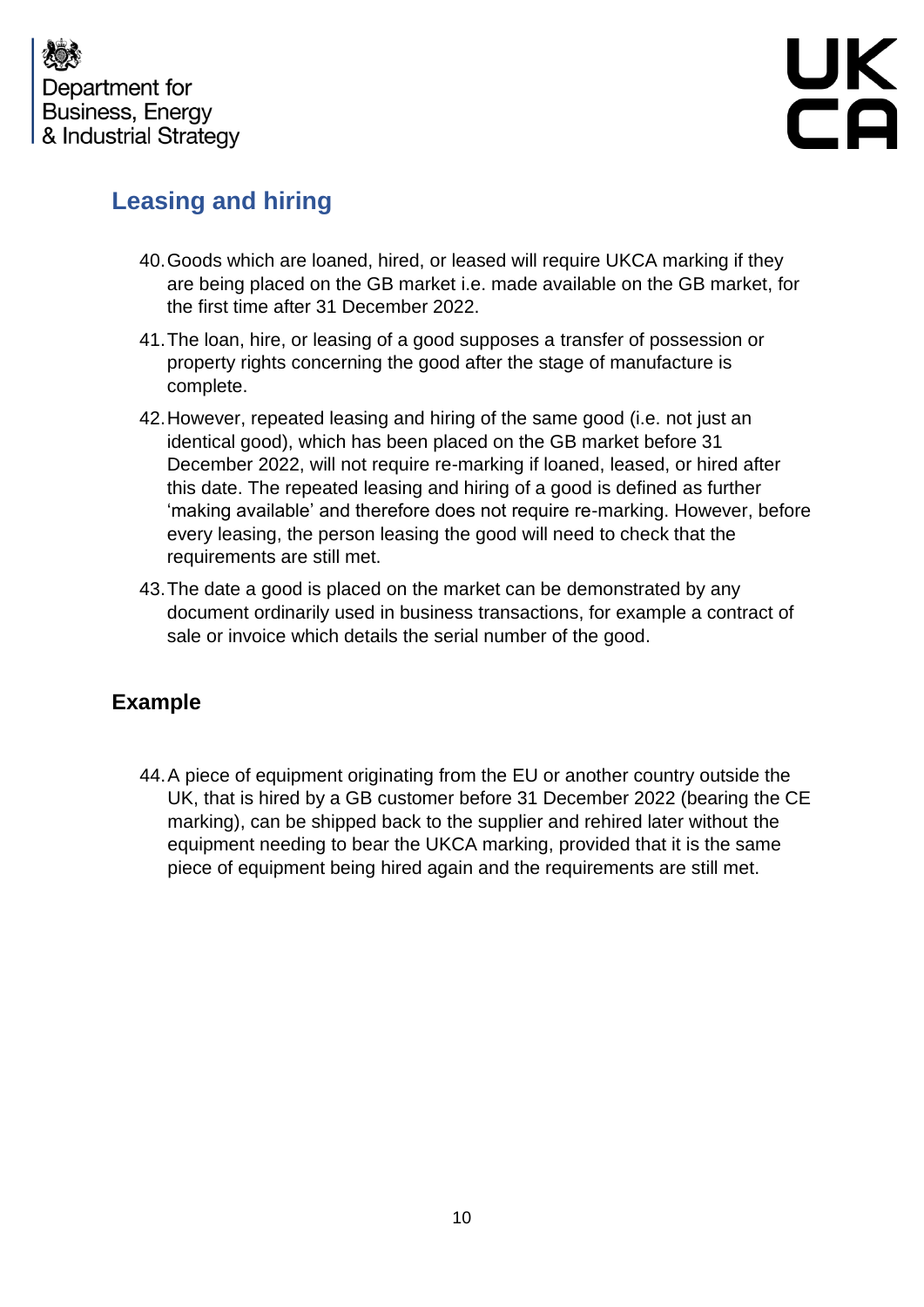



## **Economic operator responsibilities**

#### **Manufacturers**

- 45.The manufacturer is anyone (individual or company) who manufactures a good or has a good designed or manufactured and markets that good under its name or trademark. For instance, an importer who markets a good under their name and trademark is usually considered to be the 'manufacturer' and assumes the responsibilities of a manufacturer.
- 46.As a manufacturer, when placing a good on the GB market, you are responsible for (among others):
	- o Ensuring your good complies with the relevant GB rules.
	- $\circ$  Ensuring the relevant conformity assessment procedures have been carried out and affixing the relevant conformity marking.
	- o Drawing up the technical documentation and a UK declaration of conformity/performance (depending on the legislation).
	- o Indicating your details (name, registered trade name or registered trademark and postal address) on the good. Note, some legislation permits these details to be provided on packaging or accompanying documentation.
- 47. You should check the relevant legislation to understand your full responsibilities.

#### **Importers**

- 48.An importer is anybody (individual or company) established in the UK who commercially supplies a good from outside the UK for distribution, consumption or use on the GB market.
- 49.As an importer, when placing a good on the GB market, you are responsible for (among others):
	- o Ensuring the manufacturer has carried out the correct conformity assessment procedures, subject to the requirements of the relevant legislation.
	- o Ensuring the manufacturer has drawn up the correct technical documentation, affixed the relevant conformity marking, and has fulfilled their traceability obligations (i.e. contact details are included).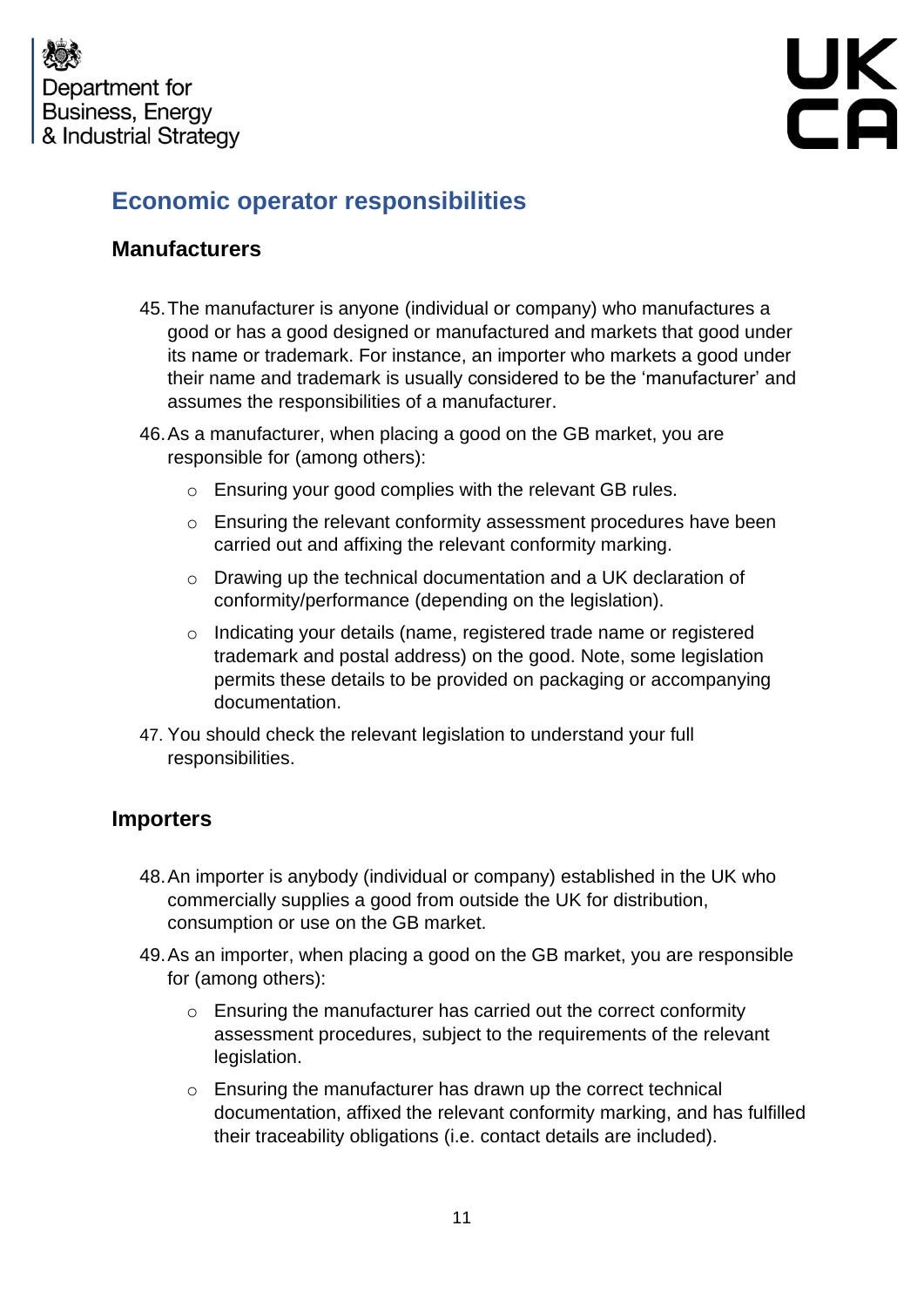



- o Indicating your details (name, registered trade name or registered trademark, and postal address – usually a number, street, and postcode) on the good. The legislation sometimes permits placing these details on packaging, or placing them on accompanying documentation, as an alternative to affixing them to goods themselves.
- $\circ$  To smooth the transition, until 31 December 2022, importer details can be affixed to a label attached to the good or on accompanying documentation if goods are from the EU (and the EEA and Switzerland, where EU legislation is implemented in those countries).
- o Retaining a copy of the declaration of conformity/performance for 10 years after the good has been placed on the market.
- 50.You should check the relevant legislation to understand your full responsibilities.

## **Distributors**

- 51.The distributor is a person in the supply chain, other than the manufacturer or importer, who makes goods available on the GB market.
- 52.As a distributor you are responsible for:
	- o Verifying goods bear the required conformity/performance marking and are accompanied by relevant documentation (e.g. a UK declaration of conformity/performance, safety information, installation instructions).
	- o Taking due care to ensure that goods meet the requirements of the legislation. You should not make a good available on the market if you have reason to believe it is not in compliance with the legislation.
	- o Verifying that the manufacturer and importer have indicated their name, address, and (if relevant) registered trademark on the good.
- 53. You should check the relevant legislation to understand your full responsibilities.

## **Authorised representatives**

- 54.A manufacturer may appoint in writing a UK based authorised representative to carry out certain tasks under the legislation. Under some legislation an authorised representative is mandatory, but in most cases it is voluntary.
- 55.Depending on the legislation, the authorised representative may draw up a UK declaration of conformity, affix the UKCA marking and keep technical